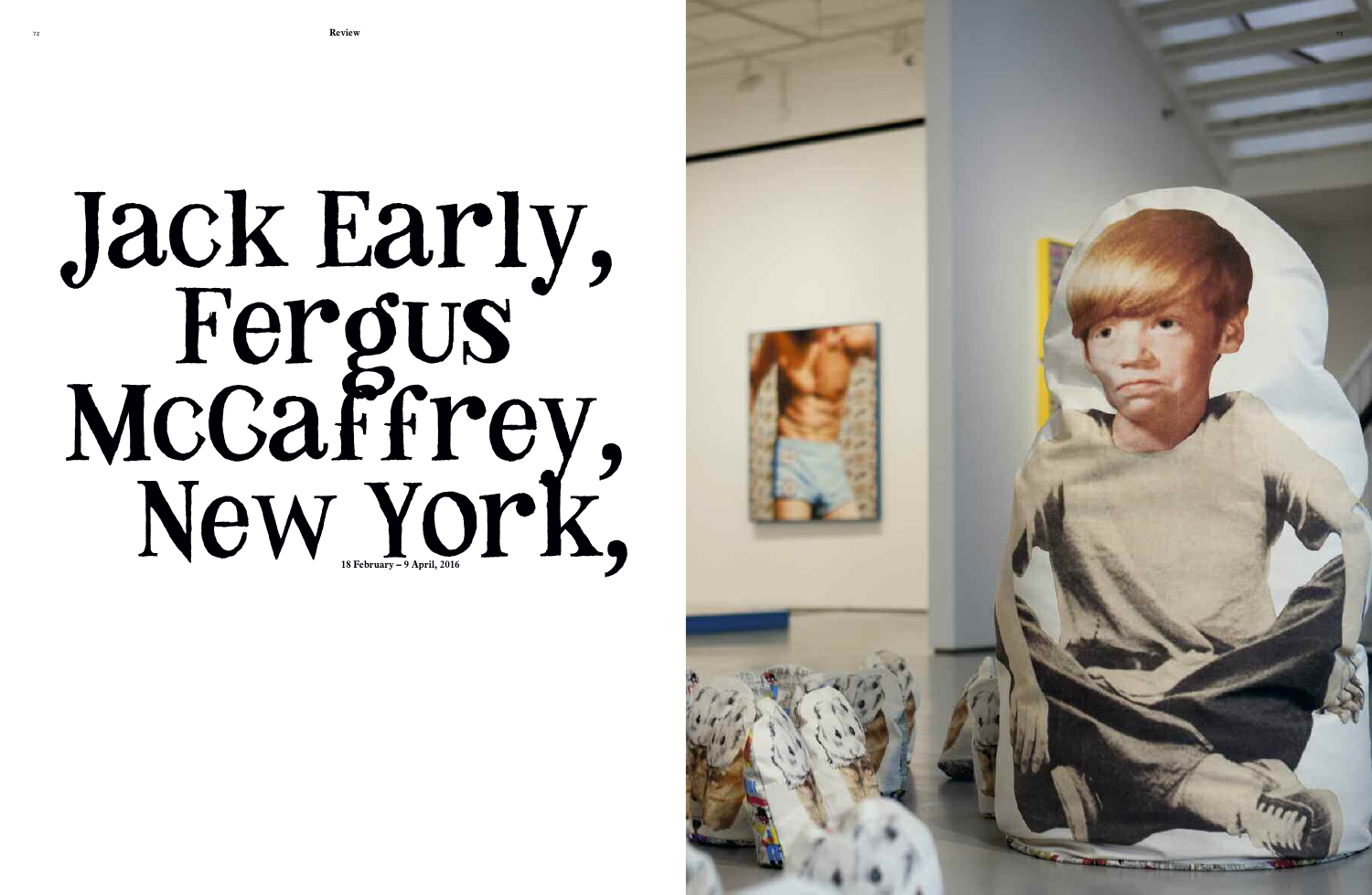

 $\frac{1}{202}$  words

easy, of course, to critique institutions; or to address our current environmental crisis, especially when you have the funds to, say, fly a bunch of glacial ice to Paris; or to maintain distance from any sort of content whatsoever by making objects—one hesitates to call them images, and this happens just as easily in three dimensions—that are six or seven times removed from whatever they resemble or were meant to

appiness is a dangerous thing for an artist. It's modernist autoerotic asphyxiation that masks

itself as "practice". These easy, played-out *Grant Wahlquist.* tactics, though once novel, are now all that seems left to artists. There is very little lust, or joy, or

misery, or beauty, or even ugliness, unless it's dressed up as something else: as ugly-beauty, or a critique of the lustful gaze, or "the simulacrum of joy inherent in late-capitalist neo-liberal commodity fetishism".

Of course, this isn't to say that happiness is a virtue in and of itself. Happiness is dangerous not only because it's out of vogue, but because it all too often makes for boring or thoughtless art. Moreover, most of us are miserable most of the time; or too busy chasing our own notions of happiness to have time to suffer through the happiness of others; or at bare minimum pretending to be impervious to happiness, swaddled in the weltschmerz and lack of enthusiasm that is in fact the prime affectation of those who crave a seat at the cultural table. Happiness is dangerous in all sorts of ways.

Jack Early isn't afraid to be happy. His exhibition at Fergus McCaffrey in New York pulses with joy, with paintings and sculptures that combine the innocence of childhood wishes, the throb of adult lust, and the artist's own story. Though Early does not shy away from the darker edges of that story or its embarrassing marginalia, the exhibition as a whole is a paean to

In the smaller rear gallery, four additional paintings surround a large yellow Victrola that rests on a red, white, and blue octagonal base, evoking both the American flag and a circus tent. *Bomb Pop*, 2015, picks up the red, white, and blue color scheme, blowing the icy dessert of its title up to appropriately phallic scale. In *Pool Boy*, 2014, Early has painted a slim, tan figure in pale blue swim trunks from mid-thigh to shoulder; Early captures every sensual detail, down to the pale-blonde body hair. *Tubes and Pubes*, 2015, is another depiction of the lower half of a jock, this time from navel to ankle. A veiny left arm rests on the left hip, the left thumb pulling down shorts to reveal pubic hair. The figure's right leg projects forward, bent at the knee, again showing off a pair of clean, striped tube socks. Deliberately or accidentally—my money's on the latter—his cock peeks out below his shorts, resting on his right thigh. Like *Hog Rider*, the other painting in the exhibition that clearly betrays the influence of beefcake imagery, the figure here is painted in black and white; Early renders his "hotter" images in cooler tones.

a goldfish, and a very non-plussed looking cat (Mr. Early, of course). The sculpture, viewed in conjunction with the surrounding paintings, suggests the domestic space in which a young Early might have encountered these images on a television screen.

*Grant Wahlquist*, address in the first place, a sort of late*by photography*

the pursuit of happiness. The main gallery is ringed with oil on silkscreened-canvas paintings, some measuring as large as 10 x 8 feet. The silkscreened backgrounds are a version of Early's childhood wallpaper, depicting cartoon Revolutionary War soldiers with their regalia, albeit modified such that the soldiers are holding hands. In the foreground, Early has painted exquisite images of various objects of desire –popsicles, marshmallows, and sugary cereal, but also extremely sexy renderings of homoerotic types. For example, in *Hog Rider,* 2015, a black-and-white leatherman in chaps sits on a motorcycle turned away from the viewer, his lower back arched such that his perfectly round ass is on prominent display. Similarly, *Sock Jock*, 2015, depicts a jock in white and red-striped socks with matching gym shorts from mid-calf to lower-torso; the figure's left foot extends in front of the right knee, caught mid-removal of a (suspiciously clean) sock, his crotch barely obscured. In these paintings, Early is not contrasting "adult" and "childish" desire are we still afraid to acknowledge childhood sexuality even all these years after Freud?—but placing them on an equal symbolic footing. A child does not differentiate between different sorts of desire, but merely wants this or that, and early enough in life, these desires are simply felt, rather than stratified. (That comes later, although usually earlier in certain respects for queer kids.) The center of this first gallery also features *Jack, Mr. Early and Friends*, 2016, a soft sculpture portrait of Early as a young child watching television surrounded by an army of hamsters (gerbils?), The heart of the exhibition, *Jack Early's Life Story in Just Under 20 Minutes* demonstrates the hard-won happiness that suffuses the exhibition as a whole. It does not shy away from difficult details (the portrait of Confederate General Robert E. Lee in Early's childhood living room, a trip to witness a skydiving demonstration gone wrong) or charmingly embarrassing anecdotes (Early performing Tiny Tim's "Tip Toe Through the Tulips" in grammar school talent shows, or getting caught with a "drugstore stash" of Geritol). Nor does it gloss over other aspects of Early's story that another artist might recount in a maudlin or even traumatized tone (growing up queer in North Carolina, or with severe asthma). Instead, Early recounts a variety of details about his life, from the sexual to the artistic to the mundane, as equally interesting and important to the person he has become. The story proceeds more or less linearly, but also makes symbolic jags, as when Early transitions from recounting visiting a psychologist in his youth (potentially to treat what sounds like a bout of obsessive-compulsive disorder) to relating three stories about his early experience with penises. The transition hinges on a single remark made by the psychologist ("I know what your problem is, your penis isn't as big as the other guys in gym class"); like all good storytellers, Early makes narrative turns on a dime while never losing the logic of the larger story along the way. Near the conclusion of the song, after an artistic low point –"Pruitt-Early started like this… [ascending major chords] … And then ended like this … [descending minor chords and sad, muted trumpet] … "—Early decides not to think about art anymore and becomes a housepainter. He fills his head with songs. He has a vision that a

## **Review** 75

*Jack Early's Life Story in Just Under 20 Minutes*, 2014, plays on the Victrola gramophone in the center of the room. The sound emanating from the yellow LP can be heard throughout the exhibition space, albeit at a comfortable volume that beckons the listener to come closer and hear Early's tale, which is accompanied by an upbeat, jazzy tune played by a small ensemble (trumpet, banjo, bass, clarinet, pump organs, and drums). The piece delivers what it promises—Early's life story from his birth as a "cute, little redheaded baby in the year 1962" to his recent artistic downs and ups.

*702 words*

*by*